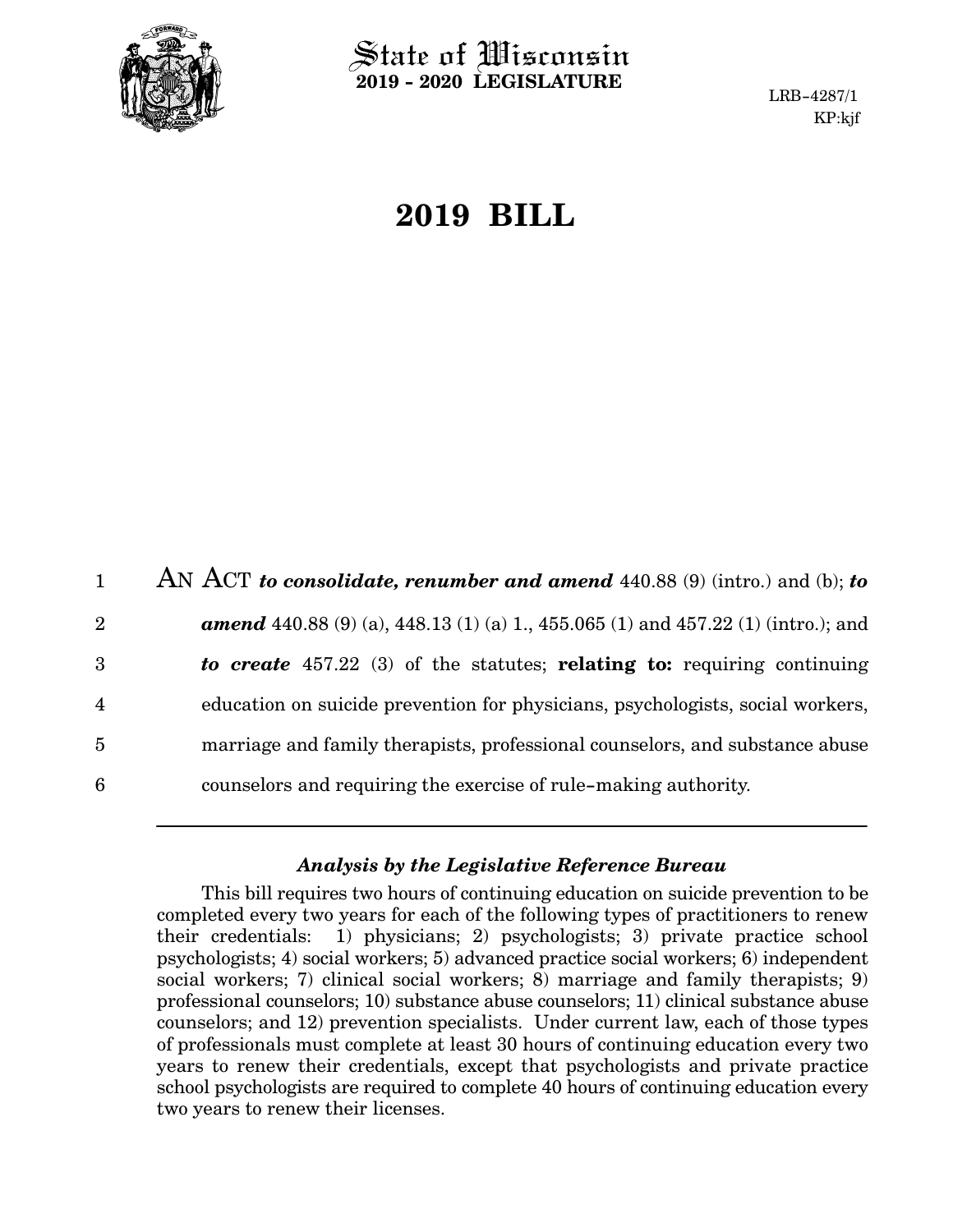## **BILL**

For further information see the *state* fiscal estimate, which will be printed as an appendix to this bill.

## *The people of the state of Wisconsin, represented in senate and assembly, do enact as follows:*

| $\mathbf{1}$            | <b>SECTION 1.</b> 440.88 (9) (intro.) and (b) of the statutes are consolidated,         |
|-------------------------|-----------------------------------------------------------------------------------------|
| $\boldsymbol{2}$        | renumbered 440.88 (9) (bm) and amended to read:                                         |
| 3                       | $440.88$ (9) (bm) The department may do all of the following: (b) Require require       |
| $\overline{\mathbf{4}}$ | continuing education as part of any disciplinary process for an individual.             |
| $\overline{5}$          | <b>SECTION 2.</b> 440.88 $(9)$ (a) of the statutes is amended to read:                  |
| $\boldsymbol{6}$        | 440.88 (9) (a) Establish The department shall establish the minimum number              |
| 7                       | of hours of continuing education required for renewal of certification under this       |
| $8\,$                   | section and the topic areas that the continuing education must cover. The rules         |
| $\boldsymbol{9}$        | promulgated under this paragraph shall require each substance abuse counselor,          |
| 10                      | clinical substance abuse counselor, and prevention specialist to complete at least 2    |
| 11                      | hours of continuing education programs or courses on suicide prevention to renew        |
| 12                      | a certification under this section.                                                     |
| 13                      | <b>SECTION 3.</b> 448.13 (1) (a) 1. of the statures is amended to read:                 |
| 14                      | $448.13$ (1) (a) 1. Continuing education programs or courses of study approved          |
| 15                      | for at least 30 hours of credit by the board within the 2 calendar years preceding the  |
| 16                      | calendar year for which the registration is effective. The board shall promulgate       |
| 17                      | rules requiring a physician to complete at least 2 credit hours of continuing education |
| 18                      | programs or courses approved by the board on suicide prevention.                        |
| 19                      | <b>SECTION 4.</b> 455.065 (1) of the statutes is amended to read:                       |
| 20                      | 455.065 (1) Promulgate rules establishing the minimum number of hours of                |
| 21                      | continuing education, the topic areas that the continuing education must cover, the     |